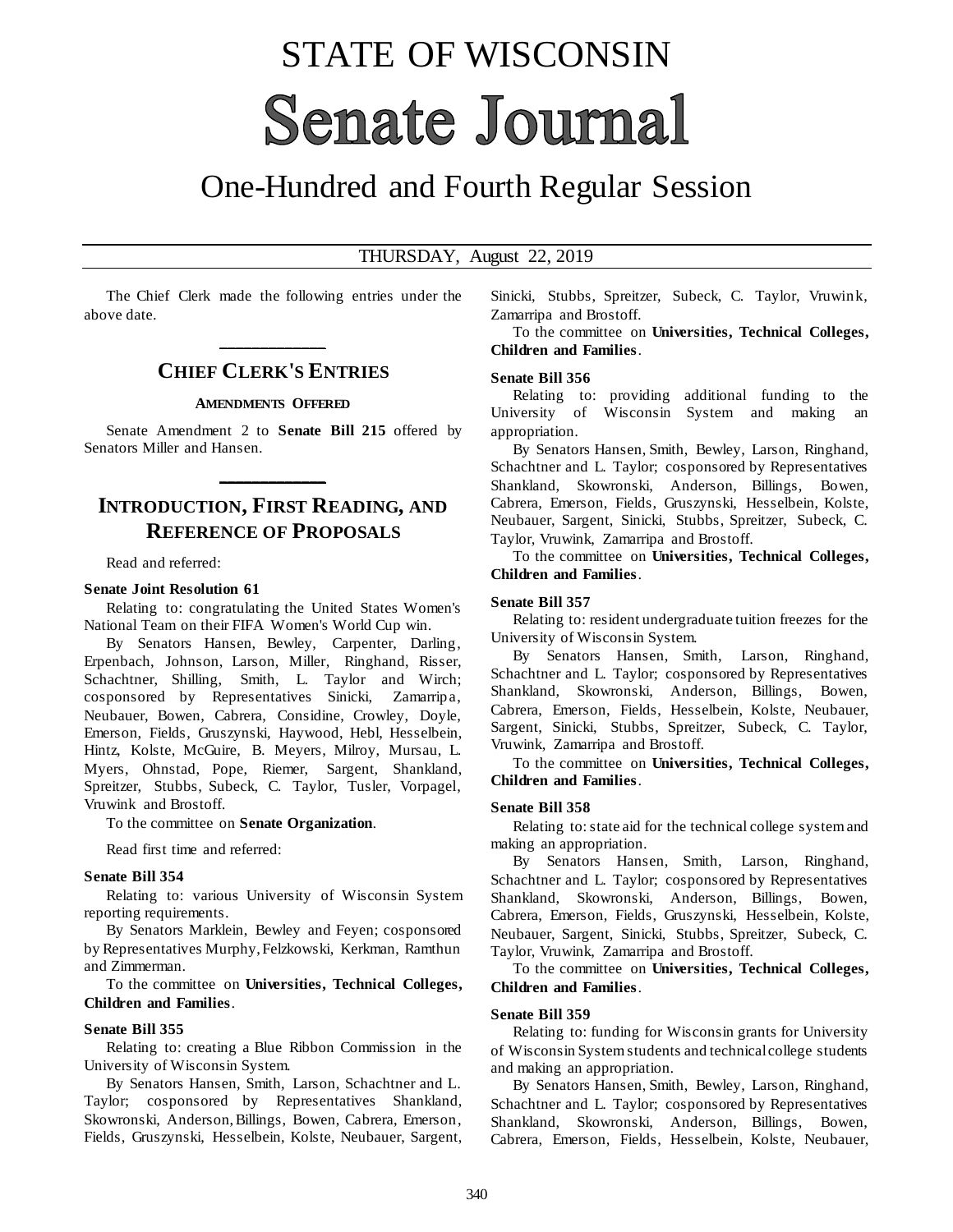Sargent, Sinicki, Stubbs, Spreitzer, Subeck, C. Taylor, Vruwink, Zamarripa and Brostoff.

To the committee on **Universities, Technical Colleges, Children and Families**.

#### **Senate Bill 360**

Relating to: resident undergraduate tuition remission at the University of Wisconsin System for student teachers and making an appropriation.

By Senators Hansen, Smith, Bewley, Larson, Ringhand, Schachtner and L. Taylor; cosponsored by Representatives Shankland, Skowronski, Anderson, Billings, Bowen, Cabrera, Emerson, Fields, Hesselbein, Kolste, Neubauer, Sargent, Sinicki, Stubbs, Spreitzer, Subeck, C. Taylor, Vruwink, Zamarripa and Brostoff.

To the committee on **Universities, Technical Colleges, Children and Families**.

#### **Senate Bill 361**

Relating to: eligibility expansion under the Medical Assistance program.

By Senators Erpenbach, Carpenter, Miller, Hansen, Ringhand, Wirch, L. Taylor, Risser, Schachtner, Shilling, Smith, Bewley and Larson; cosponsored by Representatives Riemer, Kolste, Vining, Billings, Goyke, Hebl, Zamarripa, Pope, Stubbs, Gruszynski, Bowen, Doyle, Brostoff, Anderson, Hesselbein, Ohnstad, B. Meyers, Neubauer, Spreitzer, Milroy, Emerson, Sargent, Shankland, Stuck, Hintz, C. Taylor, Sinicki, Subeck, McGuire, Vruwink, Fields, Crowley, Considine, Haywood, Cabrera and L. Myers.

To the committee on **Public Benefits, Licensing and State-Federal Relations**.

#### **Senate Bill 362**

Relating to: repealing obsolete refundable tax credits.

By Senators Marklein, Kooyenga, Smith, Craig, Feyen, Kapenga, Nass, Olsen, Ringhand, Stroebel, L. Taylor and Wanggaard; cosponsored by Representatives Katsma, Macco, Riemer, Bowen, Brandtjen, Brostoff, Dittrich, Duchow, Edming, Gundrum, Kuglitsch, Kulp, Loudenbeck, Murphy, Neylon, Ohnstad, Ramthun, Spiros, C. Taylor, Wittke and Zimmerman.

To the committee on **Agriculture, Revenue and Financial Institutions**.

#### **Senate Bill 363**

Relating to: falsely reporting an emergency and providing a penalty.

By Senators Cowles, Wanggaard, Bewley, Jacque, Marklein, Nass, Olsen and L. Taylor; cosponsored by Representatives Vorpagel, Duchow, Anderson, Brandtjen, Brostoff, Dittrich, Edming, Gundrum, James, Murphy, Novak, Plumer, Sinicki, Skowronski, Tittl, Vruwink, Thiesfeldt, Born and Wichgers.

To the committee on **Judiciary and Public Safety**.

#### **Senate Bill 364**

Relating to: raising the legal age for sale, purchase, and possession of cigarettes and nicotine and tobacco products, providing a legal age for sale, purchase, and possession of vapor products, and providing a penalty.

By Senators Marklein, Bewley, Darling, Olsen, Shilling, Johnson, Larson, Risser, Schachtner, L. Taylor, Wanggaard, Wirch and Cowles; cosponsored by Representatives Spiros, Crowley, Dittrich, L. Myers, Oldenburg, Rodriguez, Rohrkaste, Sargent, Vruwink, Bowen, Considine, Doyle, Emerson, Goyke, Haywood, James, Kolste, B. Meyers, Milroy, Mursau, Ohnstad, Pope, Sinicki, Spreitzer, Steffen, Stubbs, Subeck, C. Taylor, Wittke, Zamarripa and Fields.

To the committee on **Health and Human Services**.

#### **Senate Bill 365**

Relating to: generally prohibiting local units of government from excluding from consideration certain piping materials.

By Senators Kapenga, Tiffany, Craig, Nass and Stroebel; cosponsored by Representatives Neylon, Kuglitsch, Ballweg, Gundrum, Kulp, Ramthun, Rodriguez, Thiesfeldt, Tusler, Wichgers and Zimmerman.

To the committee on **Utilities and Housing**.

#### **Senate Bill 366**

Relating to: actions in circuit court alleging discrimination in employment, unfair honesty testing, or unfair genetic testing.

By Senators Hansen, Bewley, Carpenter, Erpenbach, Johnson, Larson, Miller, Ringhand, Risser, Schachtner, Shilling, Smith, L. Taylor and Wirch; cosponsored by Representatives Sinicki, Zamarripa, Vruwink, Vining, C. Taylor, Subeck, Stuck, Stubbs, Spreitzer, Shankland, Sargent, Riemer, Pope, Ohnstad, Neubauer, L. Myers, Milroy, B. Meyers, McGuire, Kolste, Hintz, Hesselbein, Hebl, Haywood, Gruszynski, Goyke, Fields, Emerson, Doyle, Crowley, Considine, Cabrera, Brostoff, Bowen, Billings and Anderson.

To the committee on **Labor and Regulatory Reform**.

#### **Senate Bill 367**

Relating to: prohibiting an employer from relying on information about a prospective employee's compensation when making employment decisions or inquiring about a prospective employee's compensation and from restricting an employee's right to disclose compensation information and allowing actions in circuit court and providing a penalty.

By Senators Hansen, Wirch, L. Taylor, Smith, Shilling, Schachtner, Risser, Ringhand, Miller, Larson, Johnson, Erpenbach and Carpenter; cosponsored by Representatives Sinicki, Anderson, Billings, Bowen, Brostoff, Cabrera, Considine, Crowley, Doyle, Emerson, Fields, Goyke, Gruszynski, Haywood, Hebl, Hesselbein, Hintz, Kolste, McGuire, B. Meyers, Milroy, L. Myers, Neubauer, Ohnstad, Pope, Riemer, Sargent, Shankland, Spreitzer, Stubbs, Stuck, Subeck, C. Taylor, Vining, Vruwink and Zamarripa.

To the committee on **Labor and Regulatory Reform**.

#### **Senate Bill 368**

Relating to: money laundering and providing a penalty.

By Senators Fitzgerald, Feyen, Jacque, Marklein, Nass and Olsen; cosponsored by Representatives Hutton, Brandtjen, Born, Gundrum, Jagler, James, Katsma, Knodl, Kuglitsch, Kulp, Loudenbeck, Mursau, Ott, Ohnstad, Plumer,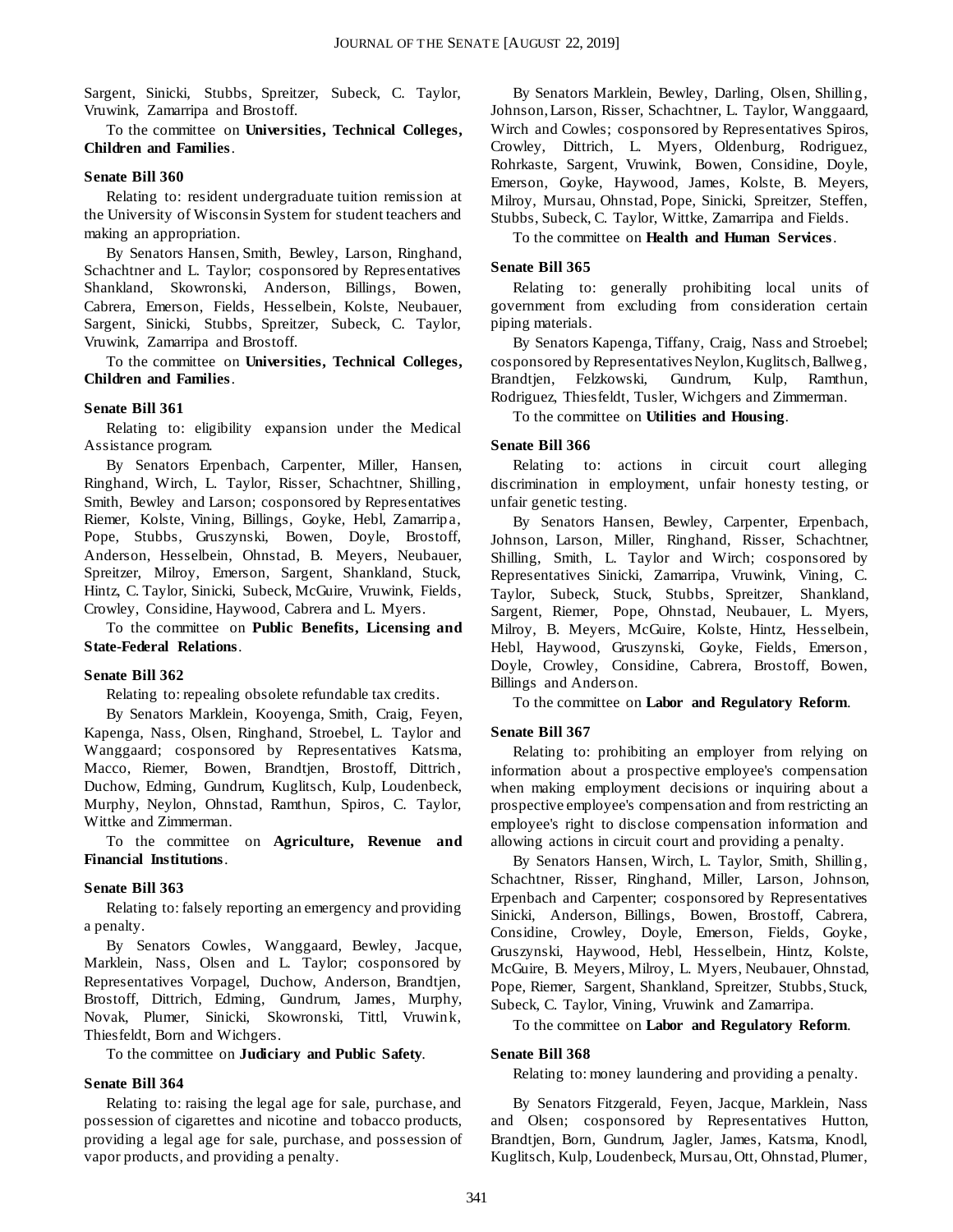Quinn, Sanfelippo, Steffen, Tusler, Skowronski and Wichgers.

To the committee on **Judiciary and Public Safety**.

#### **REPORT OF COMMITTEES**

**\_\_\_\_\_\_\_\_\_\_\_\_\_**

The committee on **Agriculture, Revenue and Financial Institutions** reported and recommended:

**ANCEL, ESTHER**, of Milwaukee, as an Investment Experience Member on the State of Wisconsin Investment Board, to serve for the term ending May 1, 2021.

#### Confirmation.

Ayes: 9 - Senators Marklein, Petrowski, Testin, Jacque, Bernier, Smith, Ringhand, Risser and Larson.

Noes: 0 - None.

**LANG, HUNTER**, of Prairie Du Sac, as a Veterinarian on the Veterinary Examining Board, to serve for the term ending July 1, 2023.

#### Confirmation.

Ayes: 9 - Senators Marklein, Petrowski, Testin, Jacque, Bernier, Smith, Ringhand, Risser and Larson.

Noes: 0 - None.

**SCHUH, LYN M.**, of Oshkosh, as a Certified Veterinarian Tech on the Veterinary Examining Board, to serve for the term ending July 1, 2023.

Confirmation.

Ayes: 9 - Senators Marklein, Petrowski, Testin, Jacque, Bernier, Smith, Ringhand, Risser and Larson.

Noes: 0 - None.

**WEISENS EL NESSON, DR. LISA**, of Sun Prairie, as a Veterinarian on the Veterinary Examining Board, to serve for the term ending July 1, 2023.

Confirmation.

Ayes: 9 - Senators Marklein, Petrowski, Testin, Jacque, Bernier, Smith, Ringhand, Risser and Larson.

Noes: 0 - None.

*HOWARD MARKLEIN* Chairperson

The committee on **Health and Human Services** reported and recommended:

**\_\_\_\_\_\_\_\_\_\_\_\_\_**

PALM, ANDREA, of Washington, DC, as Secretary of the Department of Health Services, to serve for the term ending at the pleasure of the Governor.

Confirmation.

Ayes: 4 - Senators Testin, Kooyenga, Erpenbach and Carpenter.

Noes: 1 - Senator Jacque.

*PATRICK TESTIN* Chairperson

## **PETITIONS AND COMMUNICATIONS**

**\_\_\_\_\_\_\_\_\_\_\_\_\_**

Pursuant to Senate Rule 17 (5), Representative Sortwell added as a cosponsor of **Senate Bill 198**.

Pursuant to Senate Rule 17 (5), Representative Plumer added as a cosponsor of **Senate Bill 349**.

Pursuant to Senate Rule 17 (5), Representative Novak added as a cosponsor of **Senate Bill 351**.

# **\_\_\_\_\_\_\_\_\_\_\_\_\_ LEGISLATIVE REFERENCE BUREAU CO RRECTIO NS**

**CO RRECTIO NS IN:**

#### **2019 SENATE BILL 183**

Prepared by the Legislative Reference Bureau (August 21, 2019)

**1.** Page 2, line 11: delete "subd. 1." And substitute "par.  $(a)$ ".

#### **2019 ASSEMBLY BILL 194**

Prepared by the Legislative Reference Bureau (August 21, 2019)

**1.** Page 2, line 11: delete "subd. 1." And substitute "par.  $(a)$ ". **\_\_\_\_\_\_\_\_\_\_\_\_\_**

## **ADVICE AND CONSENT OF THE SENATE**

**State of Wisconsin Office of the Governor**

August 22, 2019

The Honorable, the Senate:

I am pleased to nominate and with the advice and consent of the Senate, do appoint ANTHONY BERNDT, of Richfield, as a Washington County Representative on the Southeast Wisconsin Professional Baseball Park District Board, to serve for the term ending July 1, 2021.

Respectfully Submitted, *TONY EVERS*

Governor

Read and referred to the committee on **Economic Development, Commerce and Trade**.

#### **State of Wisconsin Office of the Governor**

August 22, 2019

The Honorable, the Senate:

I am pleased to nominate and with the advice and consent of the Senate, do appoint MEGAN JACKSON, of Milwaukee, as a Public School Representative on the